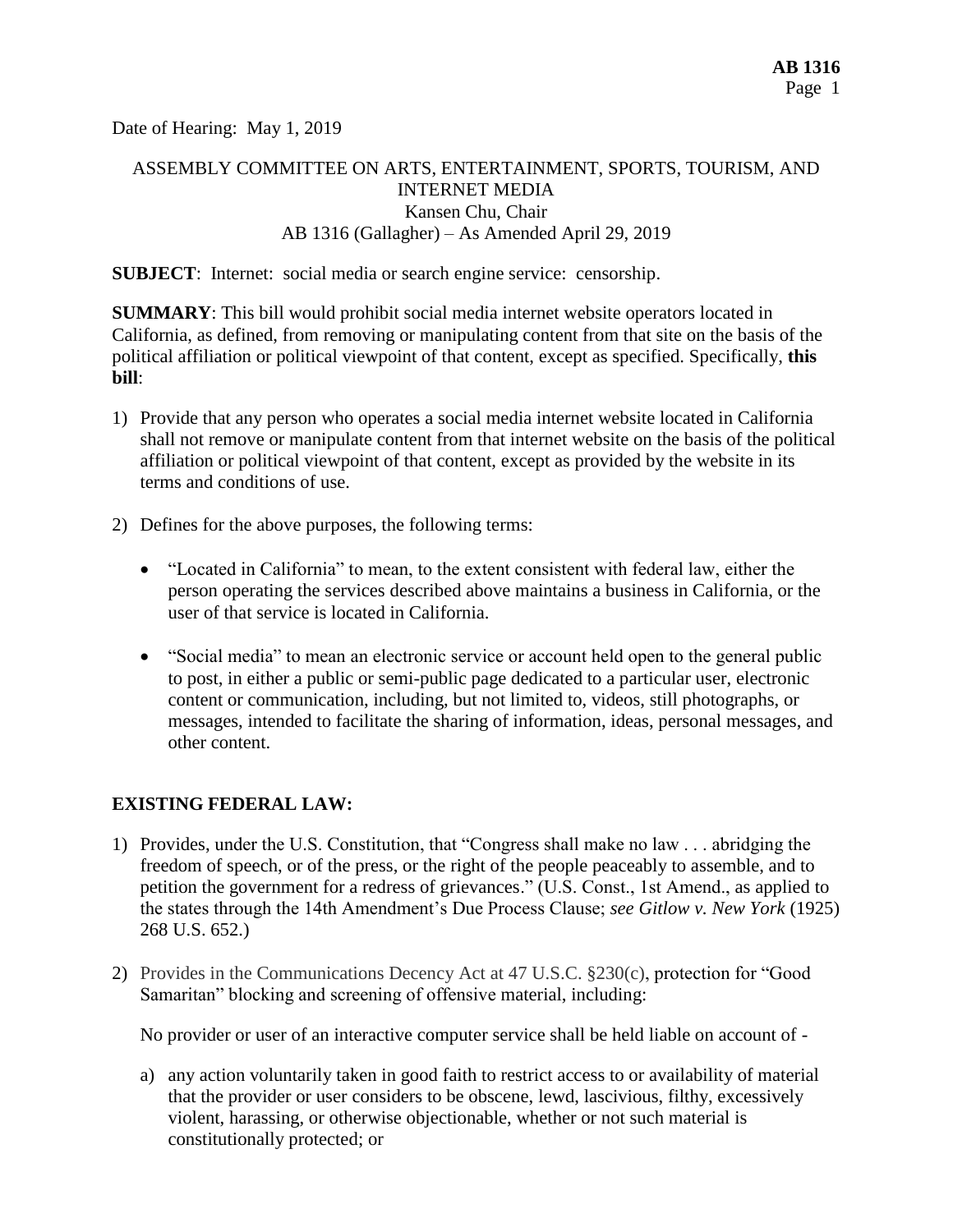b) any action taken to enable or make available to information content providers or others the technical means to restrict access to material described above.

## **EXISTING STATE LAW**:

- 1) Provides under the California Constitution for the right of every person to freely speak, write and publish his or her sentiments on all subjects, being responsible for the abuse of this right. Existing law further provides that a law may not restrain or abridge liberty of speech or press. (Cal. Const., art. I, Sec. 2(a).)
- 2) Prohibits an employer from requiring or requesting that an employee or applicant disclose a username or password for the purpose of accessing personal social media; accessing personal social media in the presence of the employer; or divulging any personal social media, except as specified. Nothing in this law precludes an employer from requiring or requesting an employee to disclose a username, password, or other method for the purpose of accessing an employer-issued electronic device.
- 3) Defines "social media" for the above proposes to mean an electronic service or account, or electronic content, including, but not limited to, videos, still photographs, blogs, video blogs, podcasts, instant and text messages, email, online services or accounts, or internet website profiles or locations.

**FISCAL EFFECT**: None. This measure has been keyed non-fiscal by the Legislative Counsel.

### **COMMENTS**:

- 1) *Author's statement of need for legislation: Free speech should be protected, and where there are limits people should be informed*. According to the Author, "There have been several stories in the media about YouTube and Google censoring and removing videos posted by conservative groups. We have also seen stories about Twitter and Facebook removing posts with conservative viewpoints. Additionally, a lawsuit was filed in California by a former Google employee claiming that Google and Twitter discriminate against conservatives. Users have been blocked or suspended for sharing a conservative viewpoint that do not violate any terms of use. Social media companies arbitrarily ban and censor users without a clear set of criteria. We understand that Social media platforms are private companies that can censor what people share on their pages but also know that the free speech in social media is controlled and limited by algorithms, which are not clearly explained to the audience. We believe that because California prides itself on being a leader when it comes to free speech, the state should urge social media companies to allow free speech to those who use their platforms, no matter their political views or affiliations. At the very least, companies should establish a clear set of publicly available criteria that show their process for censoring users."
- 2) *Opposition: This measure creates an unnecessary and unclear mandate*. According to the Internet Association, "First, it is not clear what would have to be added to a company's terms of service to comply with AB 1316. Second, the bill is based on a flawed premise—that moderation decisions are based on political viewpoint. Online platforms enforce their community standards which allows users to feel safe and secure, both online and off. This requires removing content that poses a threat of harm to public and personal safety, or content promoting hatred or violence against certain groups…. Internet companies have developed the most free and open platforms accepting of viewpoints and affiliations from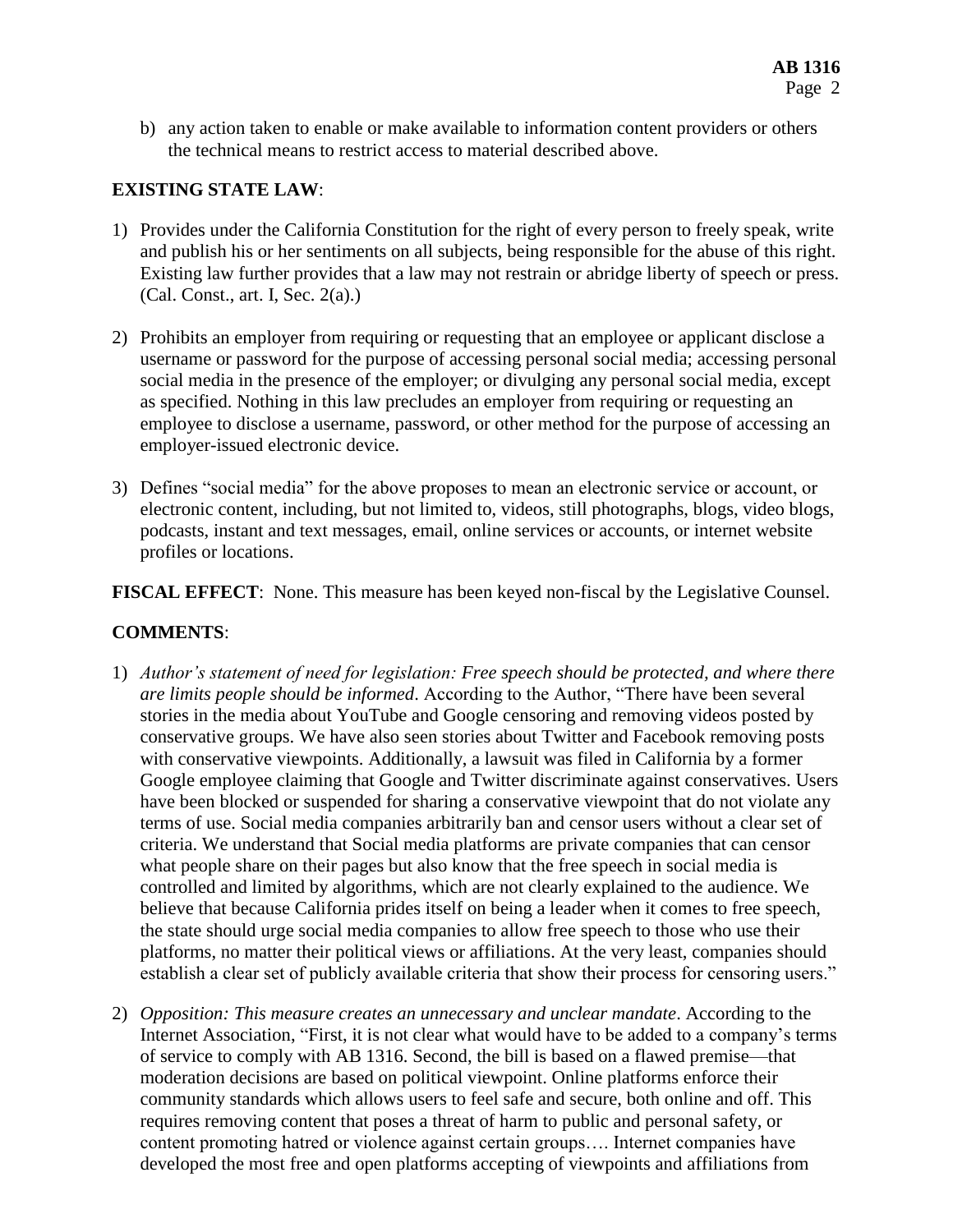people all over the world. AB 1316 would add a confusing mandate that would lengthen terms of service and make content moderation more difficult without any benefit for users."

- 3) *Genesis for legislation: Social media platforms' reaction to 2016 election tampering by Russian trolls begat lawsuits alleging discrimination against conservatives. A*ccording to the Author, the idea for this bill came from press reports of discrimination against conservative voices in social media. An idea that has reached as high as the President of the United States, who himself Tweeted, 'It seems to be if they're conservative, if they're Republicans, if they're in a certain group, there is discrimination and big discrimination,' Trump said of the tech giants. 'I see it absolutely on Twitter and Facebook.' (AP supra). The article continues, explaining, "Social media companies have taken considerable criticism since the 2016 election, when they were played by Russian agents seeking to sow discord among U.S. voters. The technology giants have thrown millions of dollars, tens of thousands of people and what they say are their best technical efforts into fighting fake news, propaganda and hate speech that has proliferated on their digital platforms. Conservatives are complaining that those steps are disproportionally aimed at their side of the political spectrum. Associated Press, Freking, *Trump: Social media sites discriminate against conservatives*, March 19, 2019 [https://apnews.com/5e761263c5324fe3b450b2cbb53d15c8\)](https://apnews.com/5e761263c5324fe3b450b2cbb53d15c8)
	- a) *The social media providers clamp down following Russian's abuse of their service.* A *Business Insider* article on the breadth of the social media distortion propagated by Russian operatives showed that the scope of the propaganda was much wider than many thought; "The use of social media to spread political disinformation (in the 2016 election cycle) has been widely acknowledged, but two new reports show that the Russian-linked influence campaign spread way beyond Facebook and Twitter. The two new reports, conducted for the Senate's intelligence committee, detailed the widespread impact of online propaganda leading up to the 2016 presidential election. Researchers found that the Internet Research Agency, the Russian troll farm behind the disinformation campaign, left few social media platforms untouched.

"IRA-linked content was found heavily on popular platforms Instagram and YouTube, and also on smaller platforms like Pinterest, SoundCloud, Vine, and even Pokémon Go. 'The breadth of the attack included games, browser extensions, and music apps created by the IRA and pushed to targeted groups,' New Knowledge researchers wrote in their report. 'It was designed to exploit societal fractures, blur the lines between reality and fiction, erode our trust in media entities and the information environment, in government, in each other, and in democracy itself. (Business Insider, Leskin, *Russia's disinformation campaign wasn't just on Facebook and Twitter. Here are all the social media platforms Russian trolls weaponized during the 2016 US elections* December 18, 2018. https://www.businessinsider.com/all-social-apps-russian-trolls-used-spreaddisinformation-2018-12)

Included in the article were comments made by many of the social media providers, who have begun campaigns to weed out fraudulent accounts and tamp down inflammatory content. Examples include:

 A Facebook spokesperson issued the following statement to Business Insider: "As we've said all along, Congress and the intelligence community are best placed to use the information we and others provide to determine the political motivations of actors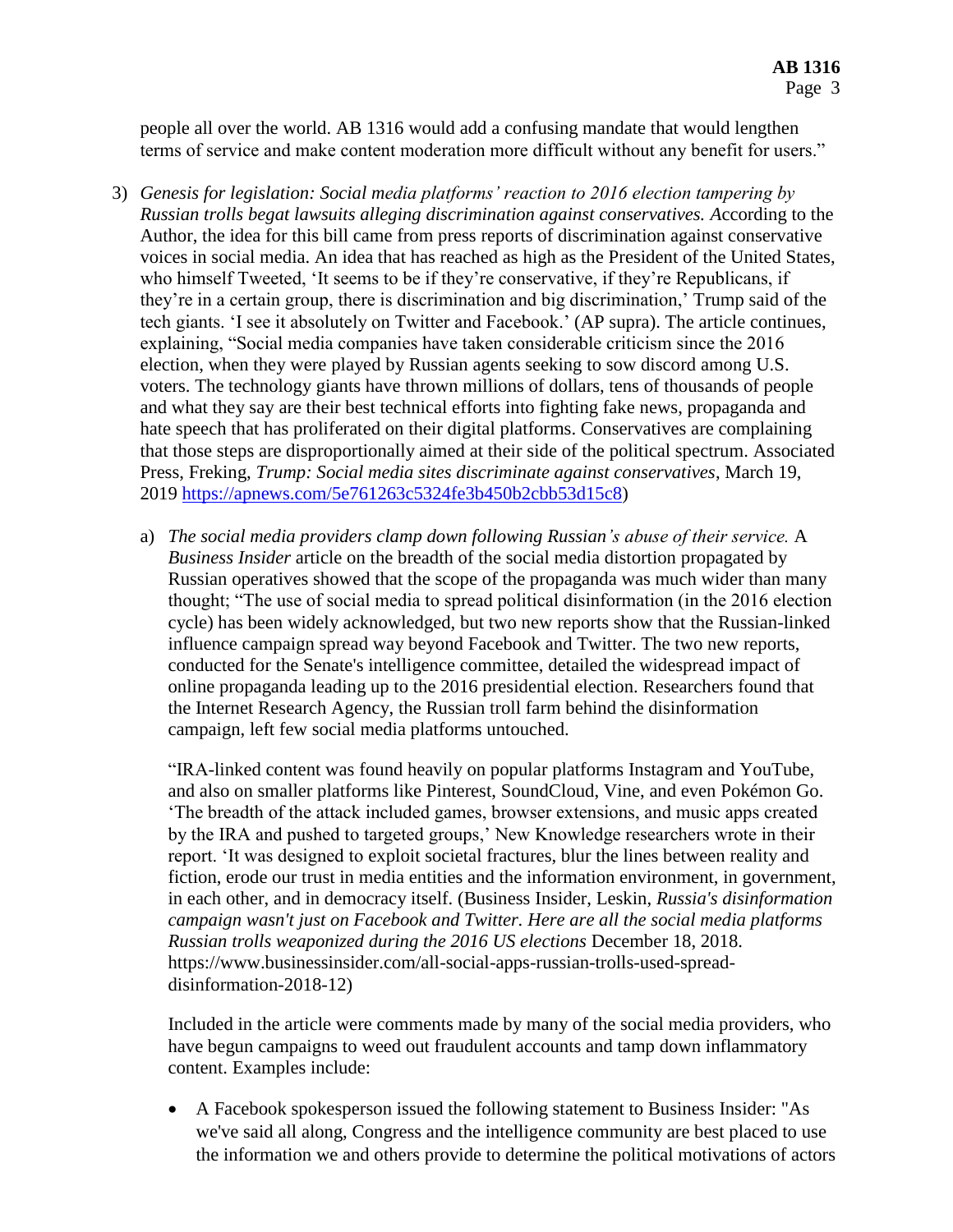like the Internet Research Agency. We continue to fully cooperate with officials investigating the IRA's activity on Facebook and Instagram around the 2016 election. We've provided thousands of ads and pieces of content to the Senate Select Committee on Intelligence for review and shared information with the public about what we found. Since then, we've made progress in helping prevent interference on our platforms during elections, strengthened our policies against voter suppression ahead of the 2018 midterms, and funded independent research on the impact of social media on democracy."

- "Gab routinely flags suspicious activity, including bots and other automated spam behavior that is against our User Guidelines, and takes action against those accounts. Customarily Gab does not investigate the content of political viewpoints expressed on the site, including from these bot accounts, unless that content is found to not be protected under the first amendment of the U.S. Constitution…"
- A PayPal spokesperson issued the following statement to Business Insider: "PayPal works to combat and prevent the illicit use of our services. We devote significant resources to these efforts and, when necessary, work closely with law enforcement officials to identify, investigate and stop improper or potentially illegal activity. We continue to regularly assesses activity against our Acceptable Use Policy and discontinue accounts that are found to violate our policies." (Business Insider, Id)

As mentioned above, conservatives complained that the steps taken by social media platforms in response to 2016 election tampering were disproportionally aimed at their side of the political spectrum.

b) *The sense of uneven treatment of conservative ideas spawned lawsuits*. These complaints of social media bias have culminated in a few well publicizes lawsuits, including those in a January 2018 article in the Washington Post that highlighted lawsuits against companies such as Google and Twitter alleging discrimination by individuals who identify as conservative on the political spectrum. One such individual identified by the article is James Damore, the former Google engineer who was fired after distributing a memo questioning the company's diversity policies, wherein he argued that men may simply be more suited to working in the tech industry than women because women are biologically less capable of or suited to engineering. (*See* Damore, *Google's Ideological Echo Chamber: How bias clouds our thinking about diversity and inclusion*, July 2017 [https://assets.documentcloud.org/documents/3914586/Googles-Ideological-Echo-](https://assets.documentcloud.org/documents/3914586/Googles-Ideological-Echo-Chamber.pdf)[Chamber.pdf\)](https://assets.documentcloud.org/documents/3914586/Googles-Ideological-Echo-Chamber.pdf)

Damore filed a class-action lawsuit claiming that the technology giant discriminates against white men and conservatives. The other individual identified in the article, Charles Johnson, sued Twitter for banning him from its platform. According to the Washington Post article:

Damore's suit came on the same day that conservative publisher Charles C. Johnson sued Twitter for banning him from the platform in 2015. The cases are the latest signs of a broad effort by some conservatives to challenge technology companies on the grounds that they favor liberal or moderate voices, reflecting the prevailing political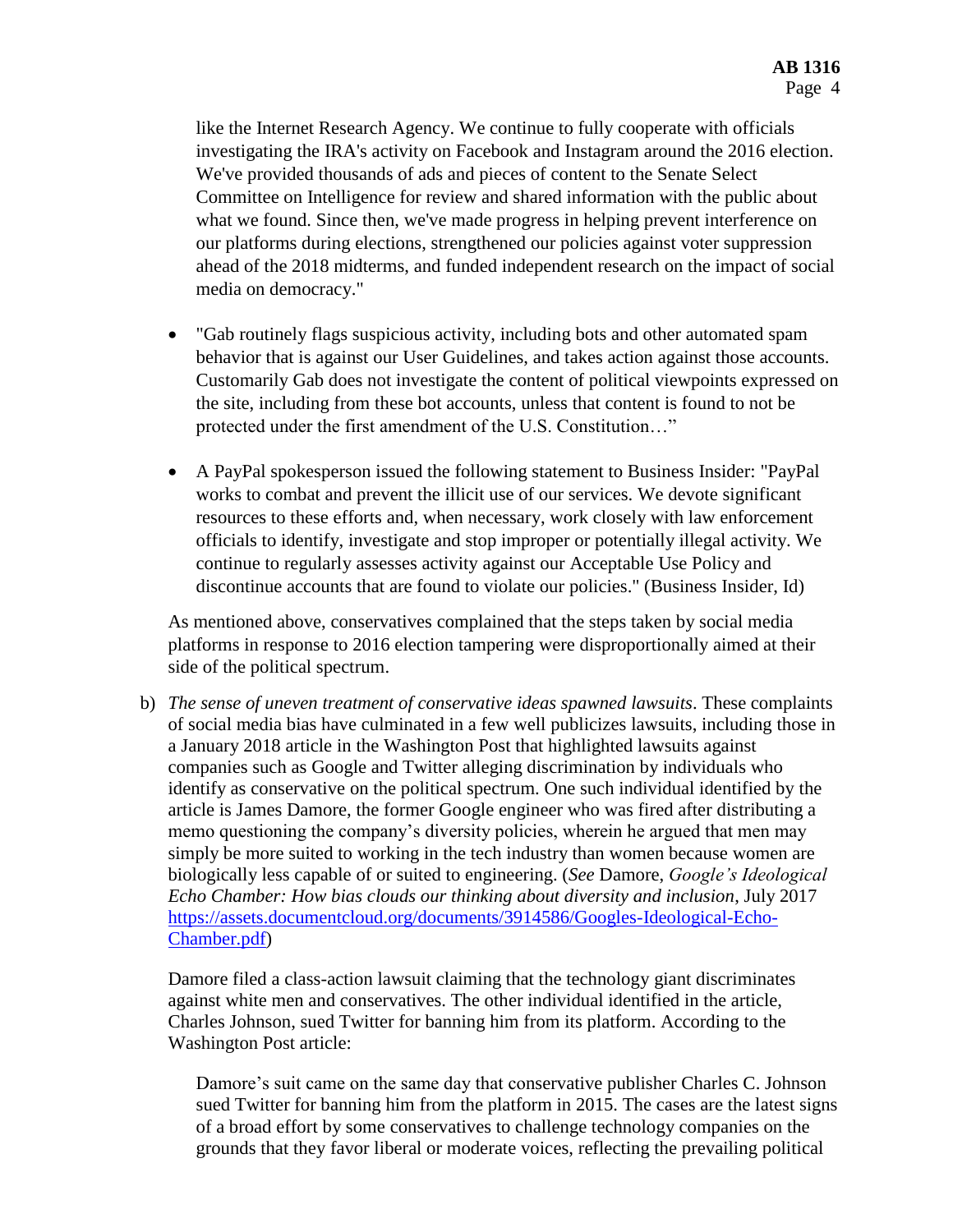sensibilities in Silicon Valley. The technology industry's crackdown against users accused of 'hate speech' after August's 'Unite the Right' rally in Charlottesville has fueled allegations of political bias against companies that are playing a crucial role is disseminating speech worldwide.

The suit by Damore, filed in Santa Clara, Calif., alleges discrimination by Google against men, people of the "Caucasian race," and people with perceived conservative political views. The suit says that Google employees who expressed views deviating from the majority at Google on politics or on employment practices, including "diversity hiring policies, bias sensitivity, and social justice," were "singled out, mistreated, and systematically punished and terminated from Google," in violation of their legal rights. [...]

Johnson sued Twitter for allegedly violating his right to free speech by permanently suspending his account after a tweet in which he sought to raise money for "taking out" a Black Lives Matter activist. Johnson filed the suit in state superior court in San Francisco, where Twitter is headquartered. He has long maintained that he was seeking not violence but an investigation that might damage the public standing of the activist, DeRay McKesson. Johnson asserted in the suit that Twitter's real motivation in banning him was to quash conservative voices online and that the company failed to follow its own "vague and subjective rules" for suspending user accounts. [...] (Dwoskin and Timberg, Washington Post, *Google, Twitter face new lawsuits alleging discrimination against conservative voices*, Jan. 8, 2018, [https://www.washingtonpost.com/news/the-switch/wp/2018/01/08/google-faces-a](https://www.washingtonpost.com/news/the-switch/wp/2018/01/08/google-faces-a-lawsuit-over-discriminating-against-white-men-and-conservatives/?utm_term=.50199ed3cc43)[lawsuit-over-discriminating-against-white-men-and](https://www.washingtonpost.com/news/the-switch/wp/2018/01/08/google-faces-a-lawsuit-over-discriminating-against-white-men-and-conservatives/?utm_term=.50199ed3cc43)[conservatives/?utm\\_term=.50199ed3cc43\)](https://www.washingtonpost.com/news/the-switch/wp/2018/01/08/google-faces-a-lawsuit-over-discriminating-against-white-men-and-conservatives/?utm_term=.50199ed3cc43)

*Subsequently both plaintiffs have had difficulty moving their cases forward.* In a tentative ruling issued on June 6, 2018, the court laid out it's rational for why Johnson's case fails under both under CDA 230 and the First Amendment, as follows:

"Plaintiff further argues that Defendant is not entitled to the protection of the CDA because Defendant seeks to be treated both as a neutral content provider pursuant to the CDA, but at the same time asks for First Amendment protection for its editorial decision to terminate Plaintiff's accounts. But this is not the standard for immunity under the CDA. (See 47 U.S.C. §230.) Plaintiff cites to 47 U.S.C. §230(c)(2), which requires a showing of good faith in order to be protected from civil liability by the CDA. Defendant, however, relies on subdivision (c)(1), which provides that "[n]o provider or user of an interactive computer service shall be treated as the publisher or speaker of any information provided by another information content provider." The heading of subdivision (c) is "Protection for 'Good Samaritan' blocking and screening of offensive material." (Italics added.) Plaintiff fails to establish that Defendant is not entitled to protection under the CDA, i.e., Plaintiff fails to show that his claims are not barred by the CDA.

"Plaintiff also fails to show that his claims can survive Defendant's (Twitter) challenge based on Defendant's First Amendment right. Defendant is a private sector company. Although it does invite the public to use its service, Defendant also limits this invitation by requiring users to agree to and abide by its User Rules, in an exercise of Defendant's